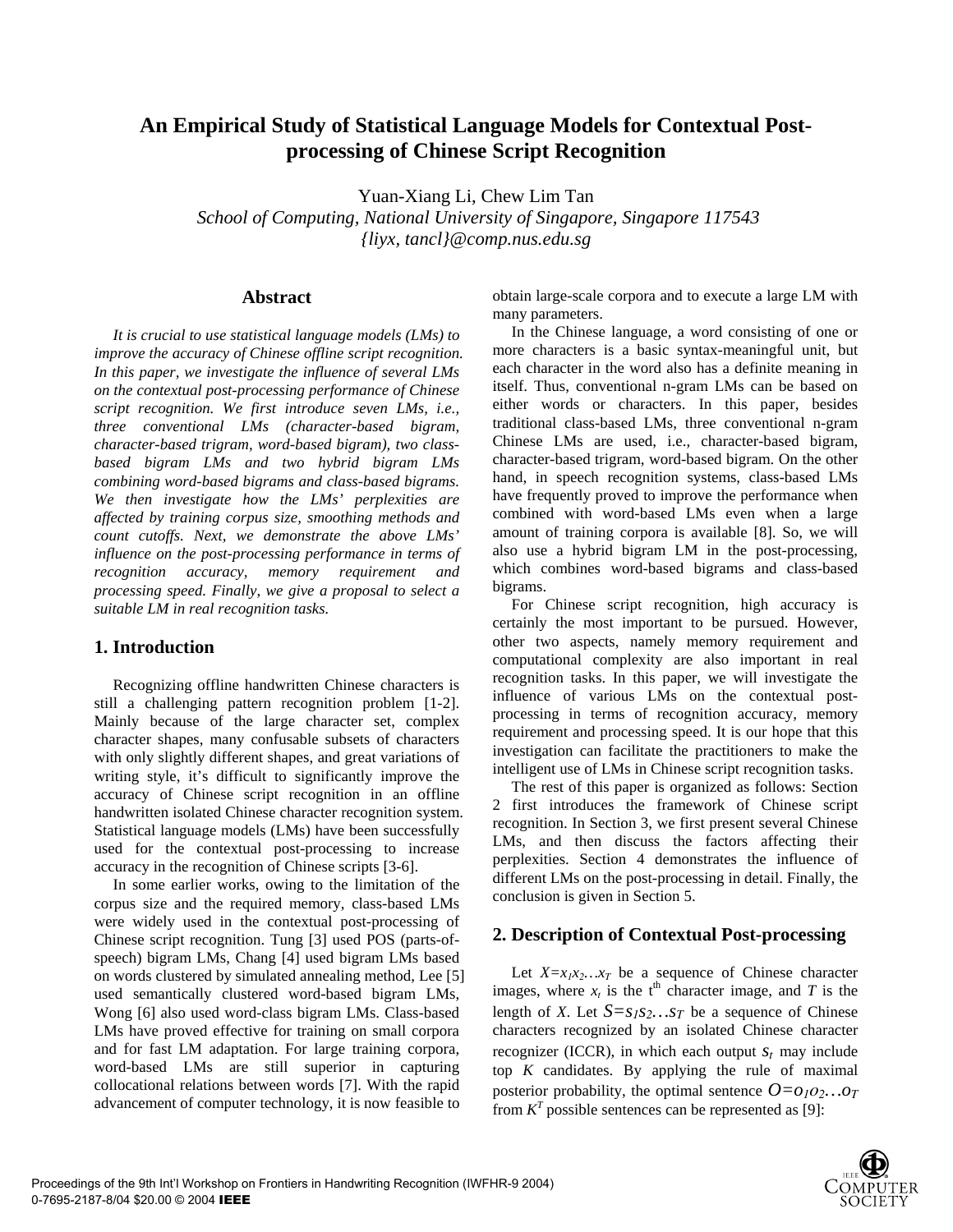$$
O = \arg \max_{S} \ p(S) * \prod_{t=1}^{T} p(s_t | x_t)
$$
 (1)

where  $p(S)$  stands for a statistical LM;  $p(s<sub>t</sub>/x<sub>t</sub>)$  stands for the confidence of a candidate, which can be estimated by the *Logistical Regression Model* [9]. The optimal sentence *O* can be searched by the well-known *Viterbi* algorithm.

# **3. Statistical Language Model**

#### **3.1. Description of Chinese LMs**

In the Chinese language, conventional n-gram LMs can be based on either characters or words. Based on Chinese characters, for  $n=2$ , 3, we have the characterbased bigram model (*charBi*) and the character-based trigram model (*charTri*), which can be expressed as follows:

$$
p(S) = p(s_1) \prod_{t=2}^{T} p(s_t | s_{t-1})
$$
 (2)

$$
p(S) = p(s_1) p(s_2 \mid s_1) \prod_{t=3}^{T} p(s_t \mid s_{t-2} s_{t-1}) \tag{3}
$$

Considering Chinese words, we use  $S=w_1w_2...w_T$  (*S* contains *T'* words) instead of *S=s1s2…sT*. Based on words, for n=2, we have the word-based bigram model (*wordBi*) expressed as follows:

$$
p(S) = p(w_1) \prod_{t=2}^{T'} p(w_t | w_{t-1})
$$
 (4)

Considering Chinese word classes, we partition the vocabulary of size *W* into a fixed number *G* of word classes by mapping function *G*:  $w \rightarrow g(w)$ , in which each word *w* of the vocabulary only belongs to one class *g(w)*. For a class-based bigram model (*classBi*), we have then:

$$
p_c(w_t | w_{t-1}) = p(g(w_t) | g(w_{t-1})) * p(w_t | g(w_t))
$$
 (5)

For obtaining word classes, the exchange algorithm using the criterion of perplexity improvement was employed [8]. In this paper, we test 500 and 2000 word classes, from which we obtain the class-based bigram models called *class500* and *class2k* respectively.

While class-based LMs generalize better to unseen word sequences, word-based LMs in general have better performance, when enough training corpora is available. It is desirable to retain the advantages of each of these models by combining their word predictions [10]. So, we can construct a hybrid bigram model (*hybridBi*) that combines *wordBi* with *classBi* by linear interpolation expressed as follows:

$$
p_h(w_t | w_{t-1}) = \lambda * p(w_t | w_{t-1}) + (1 - \lambda) * p_c(w_t | w_{t-1}) \quad (6)
$$

The optimal value of  $\lambda$  can be estimated by optimizing over the held-out data. Interpolating *wordBi* with *class500* and *class2k*, we obtain *hybrid500* and *hybrid2k* respectively.

#### **3.2. Perplexity**

The most common metric for evaluating the performance of a given LM is the value of its perplexity (PP) [11], which can be computed on a test corpus. PP is defined as follows:

$$
PP = p(M)^{-1/L} \tag{7}
$$

where *M* is a sequence of the considered language,  $p(M)$ denotes a statistical LM. *L* is the length of a test corpus measured in characters for character-based LMs or the length of a test corpus measured in words for word-based LMs. Intuitively, PP can be interpreted as the average number of possible successors of a Chinese character or word. Clearly, the lower the perplexity, the better is the LM in use.

#### **3.3. Factors Affecting Perplexity**

For a test corpus, the perplexity of a given LM is affected by the size of training corpus, the smoothing method for unseen n-grams, and count cutoffs.

In our experiment, there are 3763 character types and 78988 word types in the Chinese lexicon. We use four training corpora from the *People's Daily*, named as *Set1* to *Set4*. *Set1*, *Set2* and *Set3* consist of 1993 newspaper, 1993-1994 newspapers and 1993-1995 newspapers respectively. *Set4* consists of *Set3* and 1996 newspaper excluding November and December, which contains 83.8 million characters (54.4 million words). The texts of November 1996 are used as held-out data. The test corpus is made of the texts containing 2.2 million characters (1.4 million words) from December 1996. *People's Daily* corpora are very comprehensive and LMs trained by them can be widely applied to different domains.

**3.3.1. The Size of Training Corpus.** Using the Jelinek-Mercer smoothing method [11], we test PPs with different corpus size for *charBi*, *charTri*, *wordBi*, two class-based bigram models and two hybrid bigram models, as shown in Fig.1.



**Fig.**1**. Perplexity affected by the size of training corpus** 

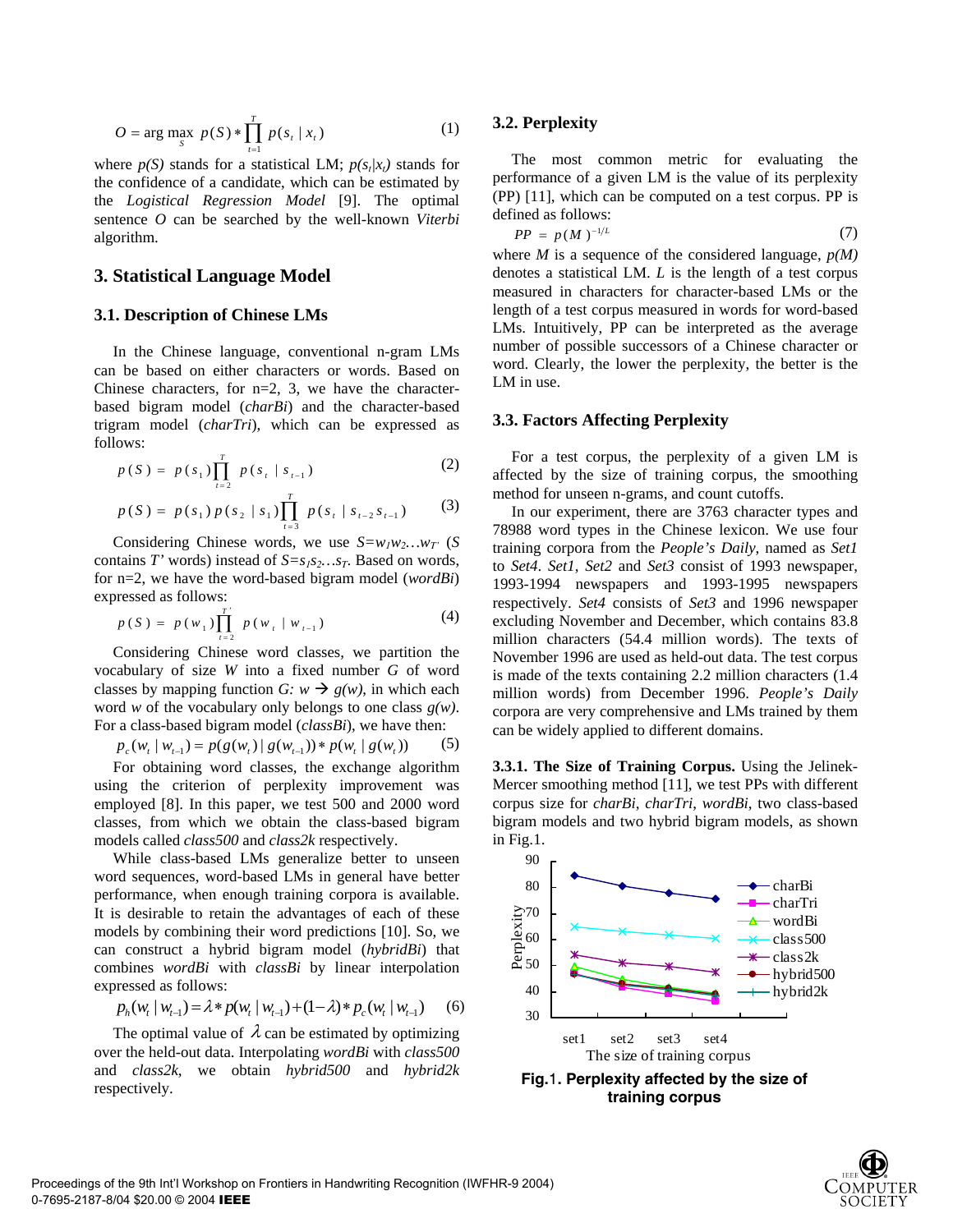From Fig.1, we can see that:

- Obviously, *charBi* has the highest PP while *charTri* has the lowest PP. *wordBi* has a little higher PP than *charTri*.
- The PPs of two class-based bigram LMs are lower than that of *charBi*, but higher than that of *wordBi*. Obviously, *class500* has a higher PP than *class2k*.
- Both *hybrid500* and *hybrid2k* have little lower PPs than *wordBi*. It is worth noting that *hybrid500* almost has the same PP as *hybrid2k*, which indicates that more word classes are hardly beneficial for constructing *hybridBi*. Small classes may be enough to construct *hybridBi*.
- With increasing size of training corpus, the PPs of all LMs decrease. Note that the PPs of both *classBi* and *hybridBi* decrease slowly while the PPs of conventional n-gram LMs decrease fast. For small training corpora, *hybridBi* is beneficial to decrease PP. For example, with *set1*, its PP nearly equals the PP of *charTri*.

In the following statements, we refer to *set4* as the training corpus.

**3.3.2. Smoothing Method.** For n-gram LMs, smoothing technology for sparse data is a central issue. Chen and Goodman [11] investigated the most widely used smoothing methods for addressing English sparse data issues. We test the PPs of the above seven LMs using the following four smoothing methods: Jelinek-Mercer (J-M) smoothing, Witten-Bell (W-B) smoothing, Katz smoothing and Kneser-Ney (K-N) smoothing, as shown in Table 1.

> **Table** 1. **Perplexity affected by different smooth methods**

|           | J-M  | W-B  | Katz | $K-N$ |  |  |  |  |  |
|-----------|------|------|------|-------|--|--|--|--|--|
| charBi    | 75.7 | 75.2 | 74.9 | 74.9  |  |  |  |  |  |
| charTri   | 36.2 | 34.9 | 34.6 | 35.6  |  |  |  |  |  |
| wordBi    | 39.2 | 38.4 | 37.9 | 37.5  |  |  |  |  |  |
| class 500 | 60.3 | 58.8 | 58.8 | 58.8  |  |  |  |  |  |
| class2k   | 47.5 | 46.4 | 46.3 | 46.4  |  |  |  |  |  |
| hybrid500 | 38.7 | 37.9 | 37.5 | 37.2  |  |  |  |  |  |
| hybrid2k  | 38.5 | 37.7 | 37.3 | 37.0  |  |  |  |  |  |

From Table 1, we can see that different smoothing methods could impact PP to some extent. But the change for a given LM is trivial. For simplicity, J-M smoothing method is adopted in the following statements.

**3.3.3. Pruning LM.** For large training corpora, count cutoffs (pruning) are often used to restrict the size of the n-gram model constructed (see Section 4.1). With model pruning, all n-grams with fewer than a given number of occurrences in the training corpus are ignored. Using J-M

smoothing method, we display the effect of count cutoffs on PP for the above seven LMs in Fig.2.



**Fig.**2**. Perplexity affected by model pruning** 

As can be seen in Fig.2, with increasing pruning threshold (PT), PP rises for all other LMs except for *class500*. In comparison with *hybridBi* and *class2k*, the conventional n-gram LMs are rather sensitive to PT. Especially *class500* is fairly robust to PT. Note that the PP of *class2k* is lower than that of *wordBi* when PT>7. For *hybridBi*, its PP is lower than that of *charTri* when  $PT>5$ .

# **4. Comparative Experiments and Results**

We conduct our post-processing experiments on a DELL PC (Pentium-IV, CPU 2.4Ghz, 256MB RAM). "*THOCR'97 Synthetical and Integrated Chinese Character Recognition System*" [12] is used as ICCR. The objects of post-processing are three scripts, i.e. *ScriptA*, *ScriptB* and *ScriptC*, whose recognition accuracies (RAs) without post-processing are 92.32%, 81.58% and 70.84% respectively. Each script consists of about 22,000 characters, covering news, politics, and computer selected from the Internet (the contents are not in *set4*).

Although RA is naturally very important, memory requirement and computational complexity are also important in real recognition tasks. In this section, for the seven LMs mentioned in Section 3, we first compare their memory requirements and processing speed, then compare their recognition accuracies in detail.

#### **4.1. Comparison of Memory Requirement**

Fig.3 demonstrates that the memory requirement varies with PT for *charBi*, *charTri*, *wordBi*, *class500* and *class2k*. Without count cutoffs, the sizes of these five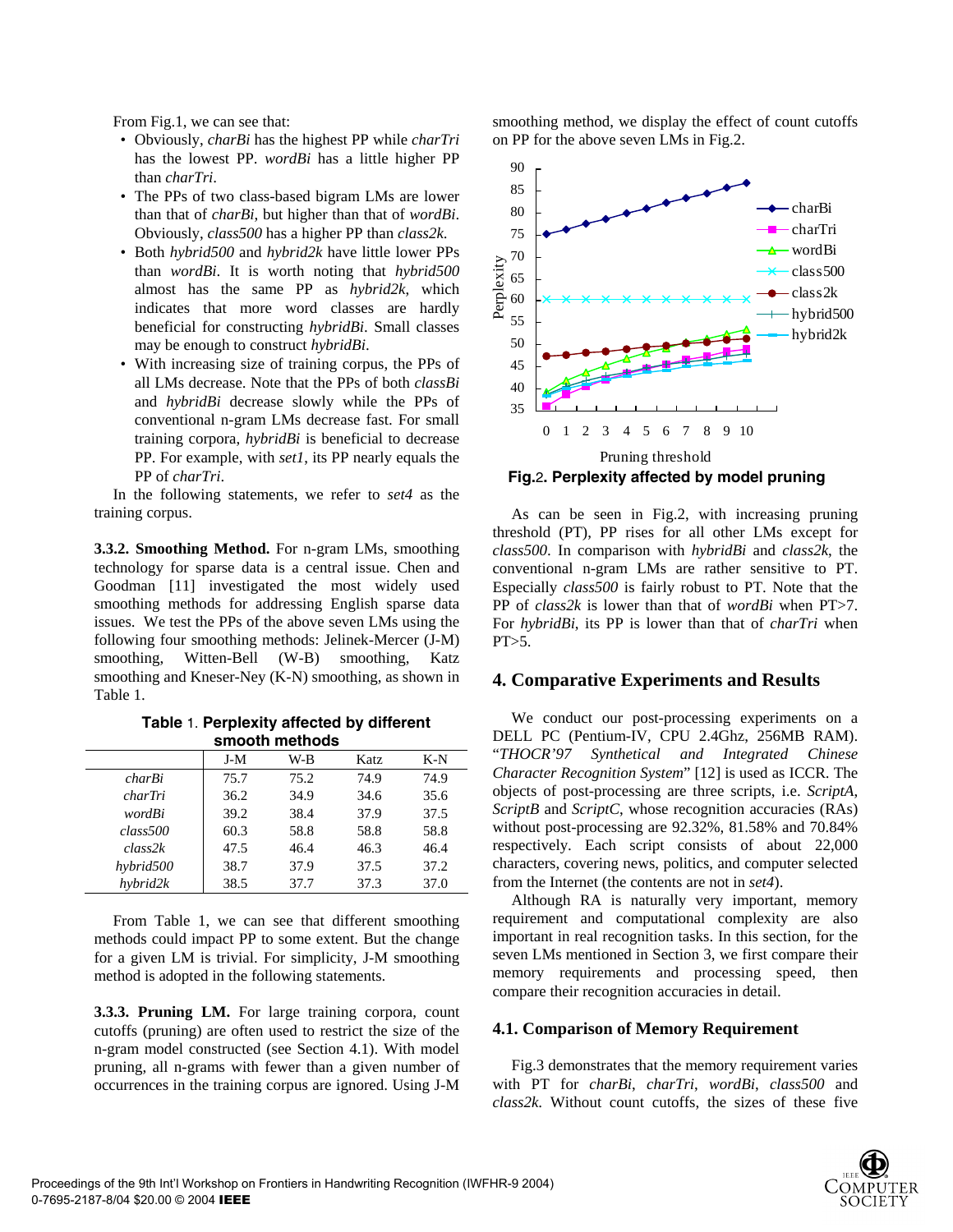LMs are 12MB, 53MB, 49MB, 2MB and 16MB respectively. Since *hybridBi* consists of *wordBi* and *classBi*, its size is certainly larger than *wordBi*. *hybrid500* and *hybrid2k* need 51MB and 65MB respectively.

With increasing PT, except for *class500*, the other LMs' sizes decrease exponentially. Especially, pruning the n-grams with one occurrence can greatly decrease the size of a model. For example, the memory space is only 28MB for *charTri* and 20MB for *wordBi* in the case.



# **4.2. Comparison of Processing Speed**

The contextual post-processing speed mainly depends on three factors: the complexity of looking up LM parameters, the complexity of searching optimal sentence, and the complexity of constructing a word graph. Apparently, the parameters of *charBi* are far fewer than those of *charTri* and *wordBi*, and the searching space of *charBi* post-processing is also far smaller than that of *charTri* and *wordBi* post-processing. On the other hand, *charBi* and *charTri* post-processing do not require the construction of word graph. For *classBi*, although its parameters are extremely few (see Section 4.1), its postprocessing needs the construction of word graph like *wordBi* post-processing. Intuitively, *hybridBi* postprocessing is more complex than *both wordBi* postprocessing and *classBi* post-processing.

We adopt the above seven LMs without pruning to obtain the relationship curve between the post-processing time and the number of candidates *K* for *ScriptB*, as shown in Fig.4. Noting that the complexity of constructing a word graph rapidly rises with increasing *K* [13], we have, in practice, only processed the candidate set in which the first candidate's confidence is less than 0.99.

As can be seen from Fig.4, *charBi* post-processing is extremely fast and its processing time is almost negligible compared to other six LMs. Since *charTri* post-processing does not require the construction of word graph, its postprocessing is faster and its processing time rises linearly with increasing *K*, while *wordBi* post-processing appears very slow and its processing time rises exponentially with increasing *K*. For *classBi*, its processing time also rises exponentially with increasing *K*, although its postprocessing is rather fast with small *K*. Obviously, *hybridBi* post-processing is a little slower than *wordBi* post-processing.

![](_page_3_Figure_9.jpeg)

**Fig.**4**. Post-processing time as a function Fig.**3**. The model size affected by pruning of the number of candidates** 

Note that both *wordBi* post-processing and *hybridBi* post-processing are very slow when *K* is large. In Fig.4, for *K*=50, *wordBi*, *hybrid500* and *hybrid2k* take 38 minutes, 43minutes and 48 minutes respectively; while *charTri*, *class500* and *class2k* take 10 minutes, 14 minutes and 17 minutes respectively. However, for *K*=50, *charBi* post-processing only needs 23 seconds.

#### **4.3. Comparison of Recognition Accuracy**

In this sub-section, using the seven LMs, we show their influence on RA in contextual post-processing.

**4.3.1. Post-processing with 10 candidates.** Using these LMs without pruning, Table 2 shows the experimental results of seven post-processing methods coded as *M1* to *M7* with 10 original candidates. The average processing time for *M1-M7* is also shown in Table 2. From Table 2, experimental results are characterized by the following:

• Among *M1*-*M5*, *charBi* has the lowest RA, while *charTri* has the highest RA. *wordBi*, *class500* and *class2k* have the RAs between *charTri* and *charBi*. Certainly, *wordBi* has a higher RA than *classBi*. The above results are in accordance with the analysis in Section 3, and confirm that lower PP correlates with a higher accuracy.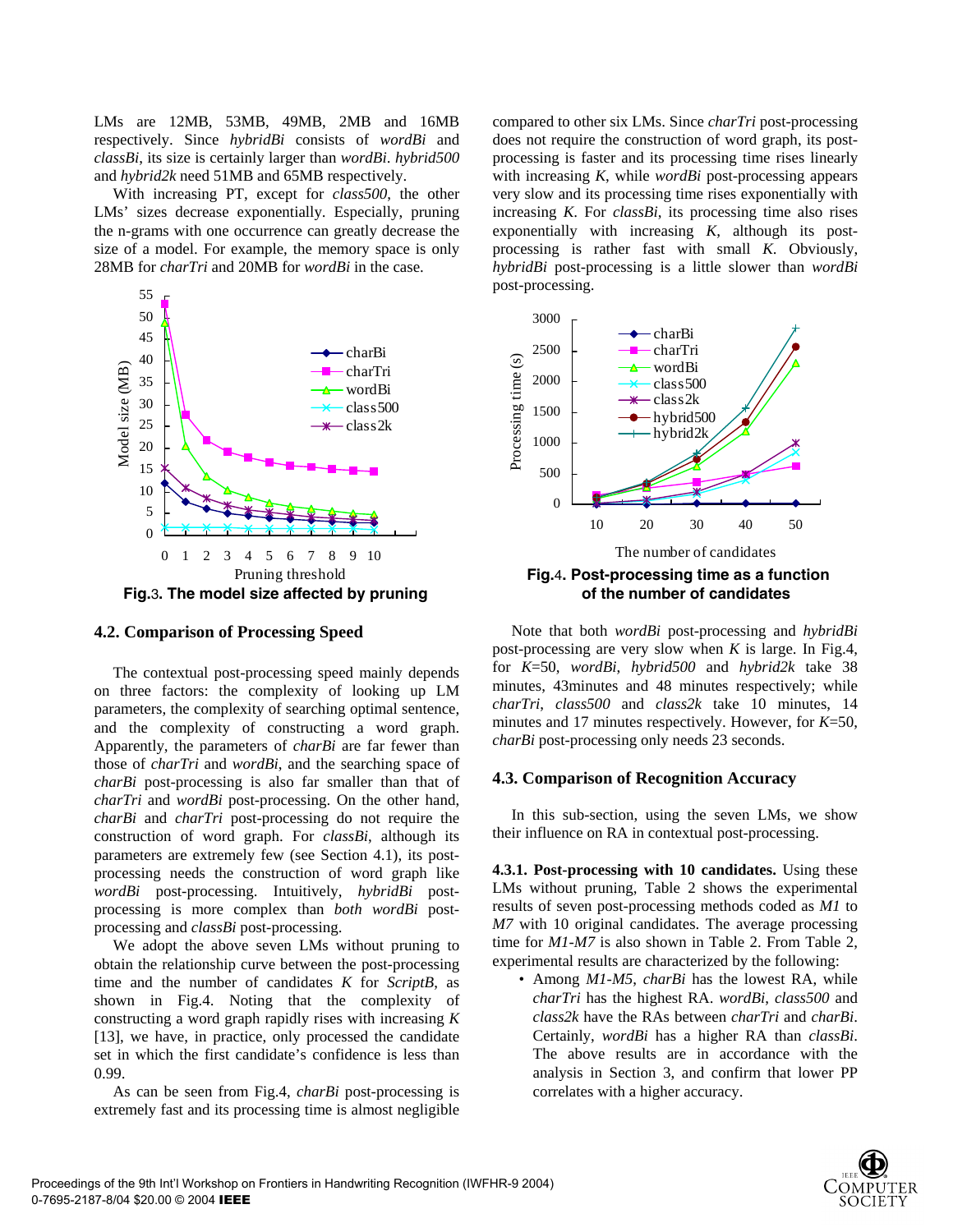• Obviously, *hybridBi* has a higher RA than *wordBi*. For *ScriptC*, *hybridBi* even outperforms *charTri*.

|                            | Script<br>A | Script<br>B | Script<br>C | Averag<br>e | Average<br>time |
|----------------------------|-------------|-------------|-------------|-------------|-----------------|
| Before post-<br>processing | 92.32       | 81.58       | 70.84       | 81.58       |                 |
| MI: charBi                 | 98.51       | 93.51       | 84.44       | 92.15       | 4s              |
| M2: charTri                | 98.79       | 94.34       | 85.04       | 92.72       | 145s            |
| M3: wordBi                 | 98.76       | 93.92       | 84.96       | 92.55       | 82s             |
| M4:<br>class500            | 98.70       | 93.74       | 84.48       | 92.31       | 11s             |
| M5: class 2k               | 98.73       | 93.82       | 84.86       | 92.47       | 15s             |
| M6:<br>hybrid500           | 98.77       | 94.08       | 85.04       | 92.63       | 94s             |
| M7:<br>hybrid2k            | 98.78       | 94.11       | 85.10       | 92.66       | 99 <sub>s</sub> |

#### **Table** 2**. Comparing RAs for various processing methods with 10 candidates (%)**

**Table** 3**. Comparing RAs for various processing methods with suitable** *K* **candidates (%)** 

|                   | Script | Script | Script | Averag | Average |  |  |  |
|-------------------|--------|--------|--------|--------|---------|--|--|--|
|                   | А      | B      | C      | e      | time    |  |  |  |
| M8: charBi        | 98.83  | 95.49  | 90.08  | 94.80  | 31s     |  |  |  |
| M9: charTri       | 99.26  | 96.69  | 93.35  | 96.43  | 708s    |  |  |  |
| M10: wordBi       | 99.22  | 96.54  | 93.94  | 96.57  | 13217s  |  |  |  |
| M11:<br>class 500 | 99.15  | 96.13  | 92.77  | 96.02  | 10028s  |  |  |  |
| M12: class2k      | 99.16  | 96.44  | 93.60  | 96.40  | 10429s  |  |  |  |
| M13:<br>hybrid500 | 99.24  | 96.69  | 93.95  | 96.63  | 14009s  |  |  |  |
| M14:<br>hybrid2k  | 99.25  | 96.71  | 94.05  | 96.67  | 14475s  |  |  |  |

**4.3.2. Post-processing with suitable size K of candidate set.** In *M1-M7*, only 10 candidates were used in the postprocessing. Apparently, if there is no correct character included within the 10 candidates, it is impossible to correct the errors in ICCR, no matter how precise LMs are.

Of course, increasing the number of candidates can allow the correct character to be captured in a large candidate set. However, a large candidate set would increase the post-processing time (as shown in Fig.4) and may decrease the overall recognition accuracy of wellrecognized script due to excessive erroneous word formations in the lexicon lookup. Intuitively, *K* should be small if the recognition accuracy of a script in ICCR is high; otherwise, *K* should be large. Therefore, we should select a suitable *K* for each script. According to the theory that the mean value of all first candidates' confidence in a sample is equal to the expectation value of character recognition accuracy [14], *K* could be estimated as 20, 50, 100 for *ScriptA*, *ScriptB*, *ScriptC* respectively [15].

Using the seven LMs without pruning, Table 3 shows the experimental results of seven post-processing methods coded as *M8* to *M14* with suitable *K* original candidates, in comparison with Table 2. The average processing time for *M8-M14* is also shown in Table 3.

Comparing Table 2 with Table 3, we can see that:

- With an increase in the number of candidates, RAs of all LMs improve greatly. For *hybrid2k* with suitable *K* original candidates, the average accuracy reaches 96.67%, which means 81.92% error correction rate in comparison with the 81.58% average accuracy before post-processing.
- Except for character-based post-processing, wordbased post-processing is very time-consuming when *K* is large. Although *hybrid2k* postprocessing reaches the highest accuracy, its processing time is 20 times than that of *charTri* post-processing.

**4.3.3. Model pruning.** In Section 3.3.3, we discussed the influence of count cutoffs on the perplexity. Here, taking example for *ScriptB*, we show its RA affected by count cutoffs for *M1-M7* in Fig.5(a) and *M8-M14* in Fig.5(b).

![](_page_4_Figure_13.jpeg)

From Fig.5, we can see that:

• With increasing PT, RA decreases for *charTri* and *wordBi*; for *charBi*, its RA decreases very slowly compared to *charTri* and *wordBi*.

![](_page_4_Picture_17.jpeg)